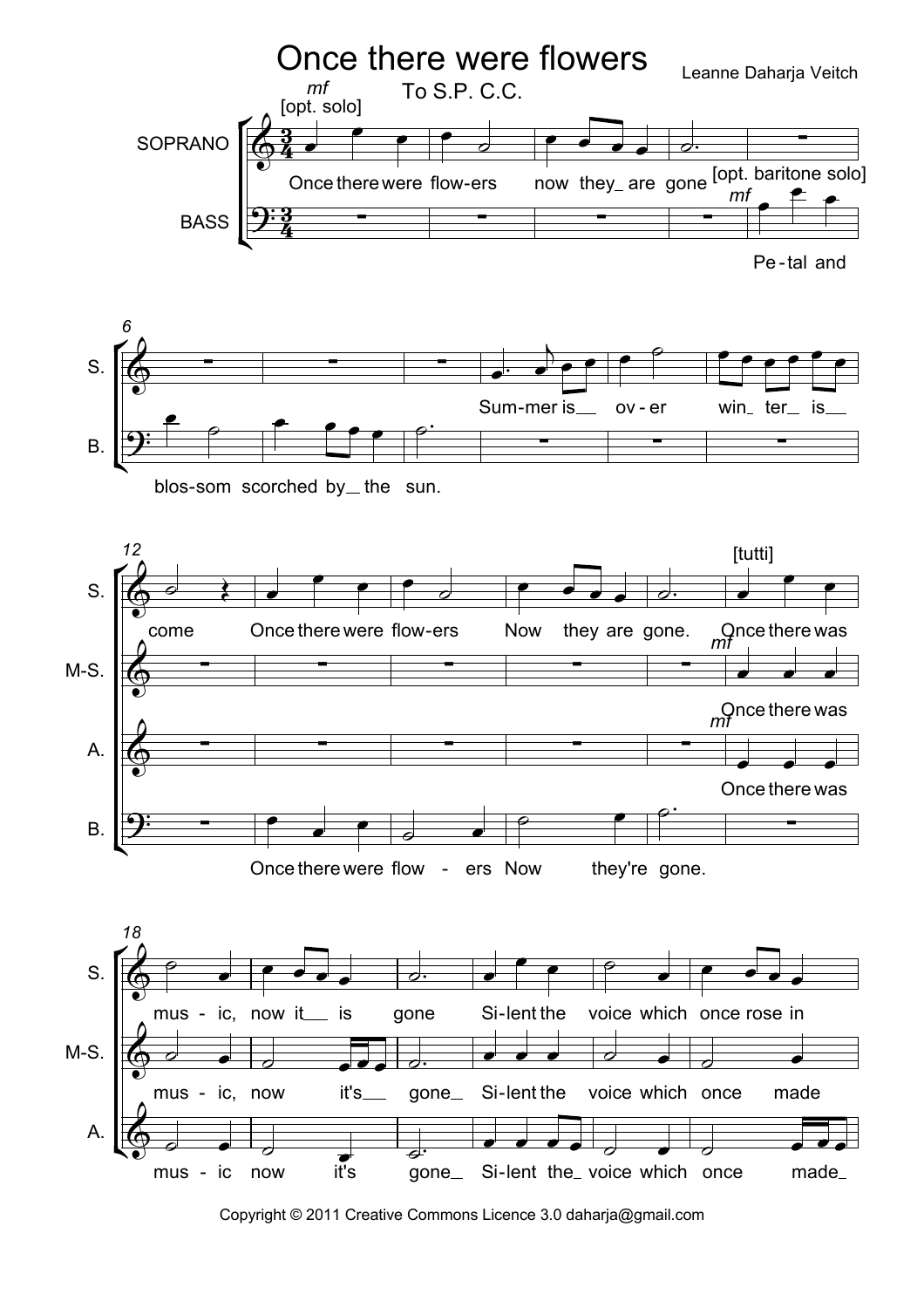





stripped to $\equiv$  the bone.

2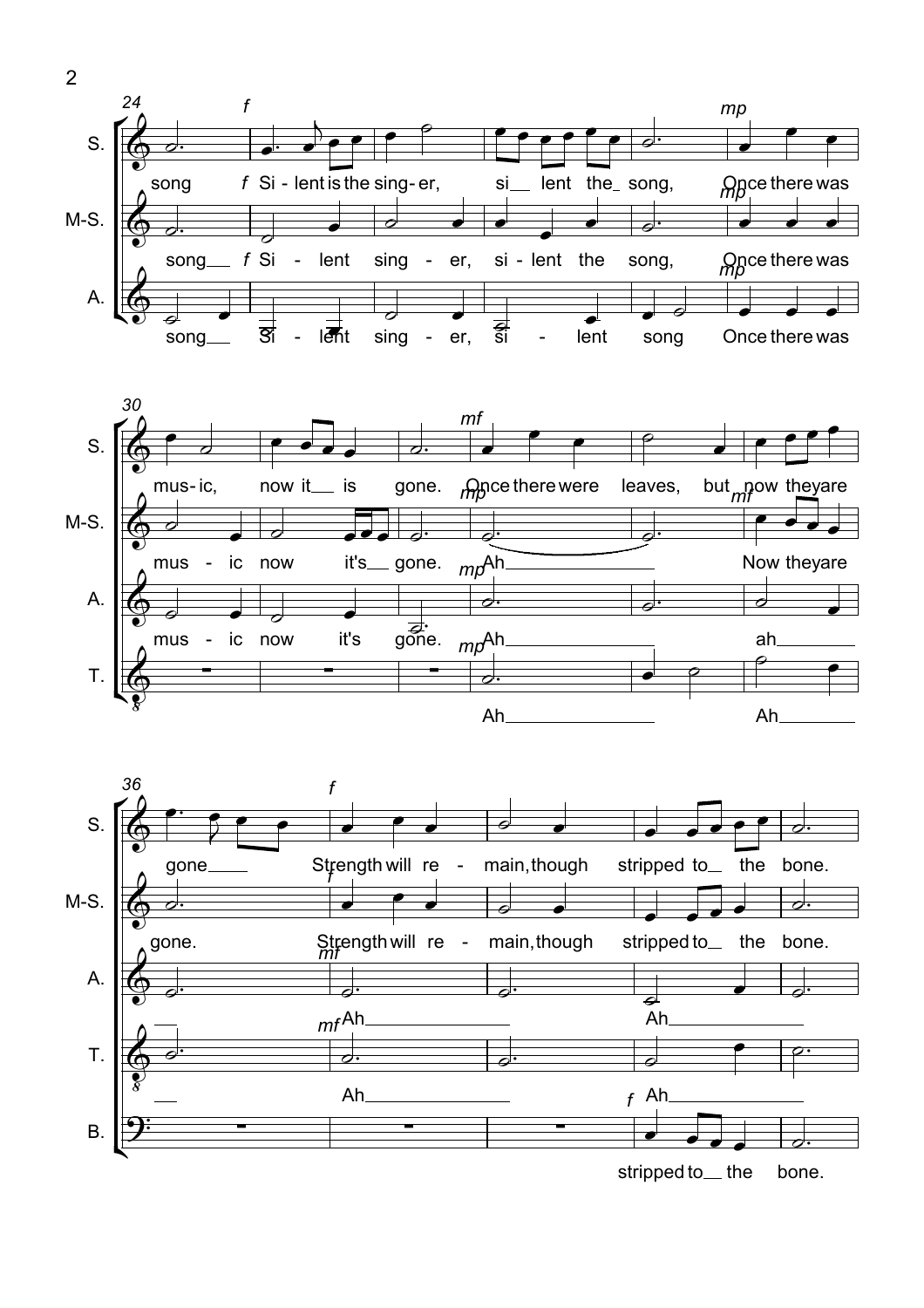